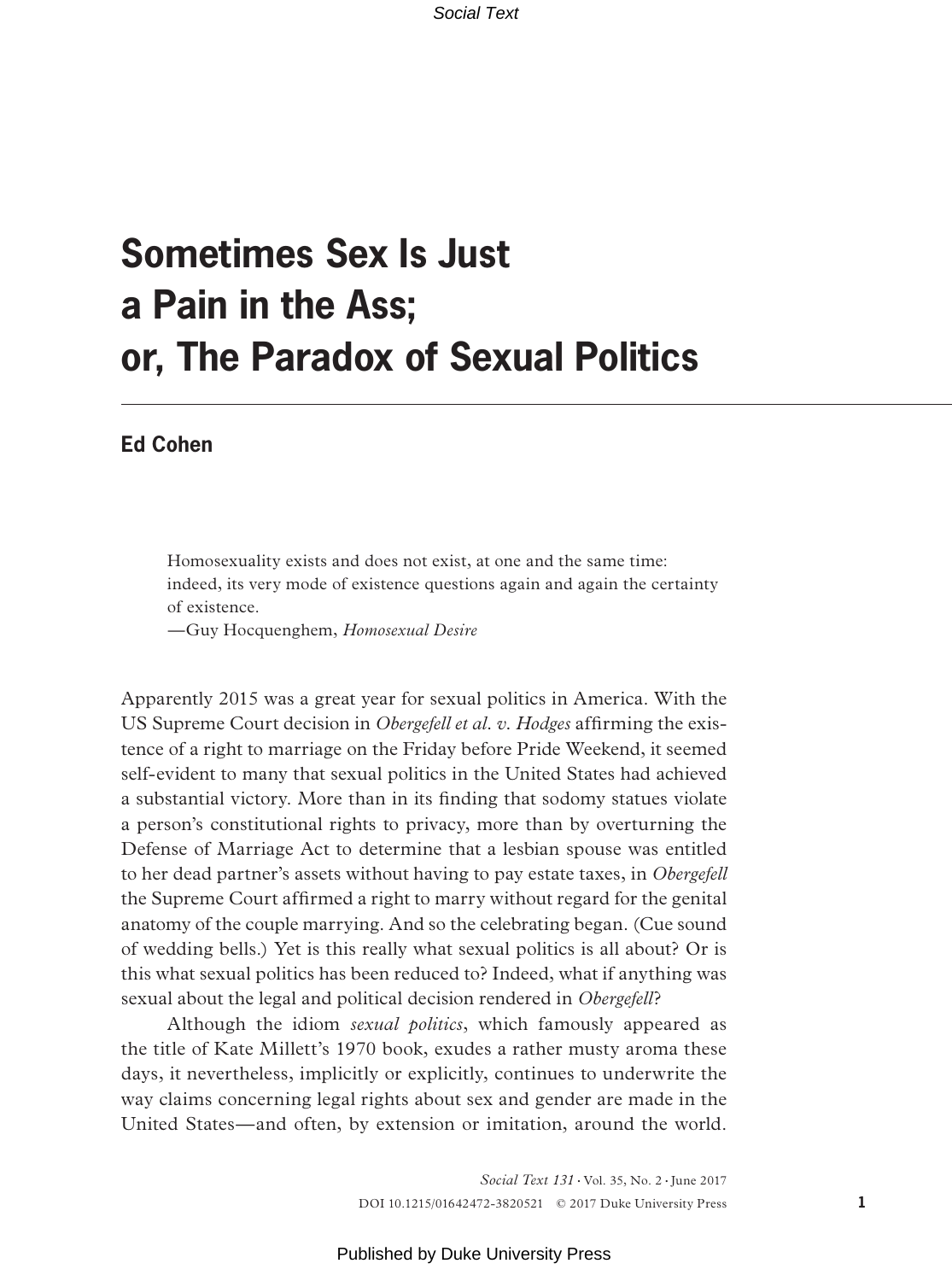Although one now hears less about sexual politics per se and more about feminism, LGBT rights, reproductive rights, and, increasingly, activism against rape culture and toxic masculinity as frameworks for challenging normative and legal limits, the import of sexual politics still persists. To apprehend the persistent (if unvoiced) power of sexual politics, consider its negative incarnations in the now ubiquitous tropes of queer theory, *homonormativity* and *homonationalism*: both terms deploy the ancient Greek prefix ὁμός (one and the same, common, joint) as a recognizable shorthand for *homosexual*, while the unarticulated *sexual* (from the Latin *sexus*, a declension of the verb *seco*, meaning to cut surgically; to operate on; to cut off or out, amputate, excise; to scratch, tear, wound, hurt, injure) remains implicit. As Jasbir Puar's powerful critique makes clear, the problem with homonationalism has less to do with sameness and everything to do with the politics implicit in claims to legal redress made on behalf of sexual actors, claims that paradoxically supplement the legitimacy of the nation-states that produced these legal exclusions in the first place.<sup>1</sup> Moreover, these claims engender new exclusions and establish new normative imperatives predicated on the centrality accorded to the newly established legal precedents. Thus, while the bright star of sexual politics as a rallying cry for transformation may have dimmed, its stellar effects continue to exert a strong gravitational pull, which the critiques of homonormativity and homonationalism try to help us escape.

In this sense, it might be helpful to consider the recent Supreme Court decisions as the culmination of a sexual politics that has been in play, either overtly or covertly, since the 1960s. In *Obergefell*, the Supreme Court seemed to realize a dream that numerous—but by no means all—LGBTQ folks had been holding dear for decades. If sexual politics had an apotheosis, this seemed to be its fulfillment—proof that sexual politics can work to undo even the most entrenched homophobic and heteronormative entitlements. Yet more than forty years before *Obergefell*, a twenty-five-year-old French militant, Guy Hocquenghem, had unabashedly avowed: "There is no chance of a peaceful coexistence between the gay movement and the more traditional forms of politics."<sup>2</sup> Seemingly *Obergefell* proved he was entirely wrong—except perhaps he wasn't. Is there something oxymoronic about the concept of sexual politics realized in the *Obergefell* decision that might return us to the significance of this concept itself? Was the channeling of sexual politics into the right to marry a historical contingency, or does the conjunction of politics and sex always only lead us to marriage? What does politics do to sex, anyway? And moreover, is this something desirable? To answer such questions, it might be worth taking a little trip in Mr. Peabody's Wayback Machine to 1972, when Hocquenghem wrote *Homosexual Desire*, to ruminate a bit more on how we got to where we are today.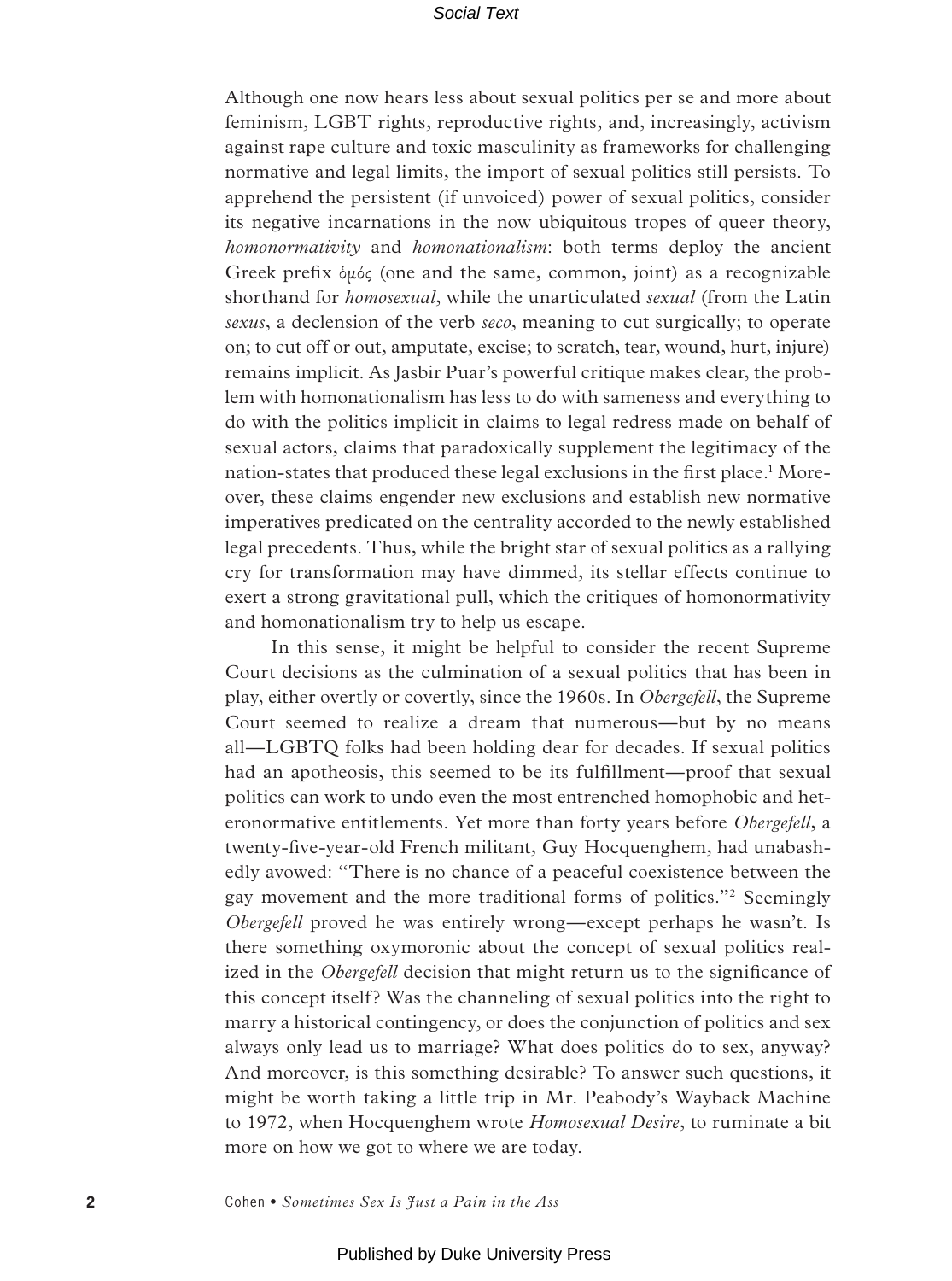Hocquenghem's name probably doesn't still ring the same bells that those of his more famous May '68 *confreres* and *consoeurs* do. Nevertheless, he steeped in the same crazy cauldron of political ferment as Michel Foucault, Jacques Derrida, Gilles Deleuze, Hélène Cixous, Luce Irigaray, and Christine Delphy, among others, and he managed to maintain his militancy (albeit from a number of different positions) until his death from AIDS in 1988.<sup>3</sup> Although in the years immediately following the unwinding of the *soixante-huitard* exuberance he belonged to various *gauchiste* groups (including Jeunesse Communiste Révolutionnaire and Vive la Révolution), after 1971 Hocquenghem increasingly channeled his political and pleasurable desires toward affirming a transformational sexual practice. He helped to found the Front Homosexuel d'Action Révolutionnaire to create a space for feminism and sexual radicalism that had been excluded and/or denigrated within the traditional Left (where they were often dismissed as "bourgeois deviations"). In 1972, Hocquenghem became the poster boy for the possibility of a homosexual militancy in France when *Le Nouvel Observateur* published his autobiographical declaration, "Je devenais un homosexual" ("I Became a Homosexual"), featuring a rather fetching head shot directly below this headline.

In the years following this media moment, Hocquenghem evinced an ambivalent relation to his iconic status, rejecting it in principle while relying on it in practice to foster his ability to make a living as a journalist and writer. Yet, despite these employment considerations—and often to their detriment—he assiduously resisted both the normativity implicit in any exemplary representation of homosexuality and the normalizing limits of *homosexuality* as such. For example, in his 1980 book *Le Gai Voyage*, based on his travels through the gay metropoles of Europe and New York, he lambasted the increasing involution of the scene: "Everyone will fuck with his own social class, the yuppie will savor the bouquet of his partner's after shave, and not even the Pope will find anything wrong with it."4 Indeed, by the time he died of AIDS in 1988, Hocquenghem was as harshly criticizing his own earlier hopes as he was those of others. Yet, despite his vocal, and often vicious, critiques of the "becoming gay" of sexual politics, Hocquenghem's first book, *Homosexual Desire* (1972), had in many ways set the movement in motion.

When Hocquenghem published *Homosexual Desire*, his manifesto cum cri de coeur, he rubbed a labile reading of Gilles Deleuze and Félix Guattari's *Anti-Oedipus*, which had first appeared just months earlier, against the hard homophobia of Left politics in France to penetrate the multiple aporia of revolutionary praxis (with little or no lubrication). Needless to say, the resulting intellectual intercourse proved seminal both for thinking sexual politics and for the politics of sexual thinking. Hocquenghem's book not only offered one of the first applications of Deleuze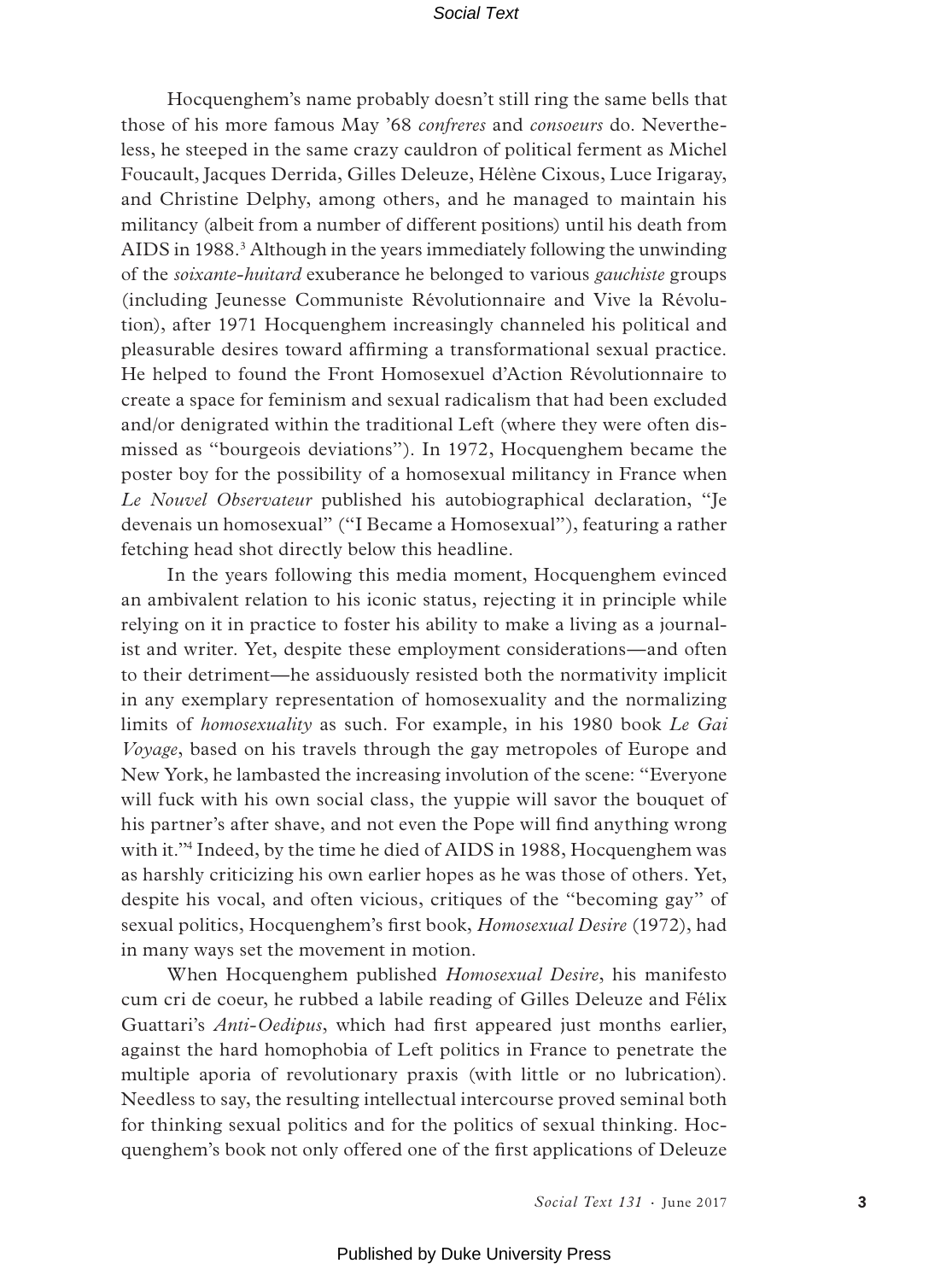and Guattari's equally germinal/seminal text to the contemporary political milieu but also inaugurated a queer theoretical tendency within the thinking of the political itself. Not bad for a twenty-something's first publication. Yet, it was this seminal intervention that Hocquenghem would himself deride in a short essay, "L'Homosexualité est-elle un vice guérissable?," which appeared in *Gai Pied Hebdo* the year before his death.

In the wake of AIDS, of the "collapse [*écroulement*] of 'liberationist' values," and of the recrudescence of "anti-pedophile hatred," Hocquenghem considered that although his first book may have been "perfect for the time," its "formula was mistaken. . . . Things revealed themselves to be more complex."5 Thus, instead of reaffirming his investment in "homosexual desire" as an idiom that he found good to think with or through, Hocquenghem now averred that "homosexual sense" (*sens homosexual*) rather than homosexual desire—offered "the most efficacious model to think homosexuality (if one wants to retain this term to express a certain 'attitude towards life' more than an identity)."6 This caveat makes sense in part because the term Hocquenghem now prefers, *sens homosexual*, entails a double entendre in French, homosexual meaning and homosexual direction, suggesting that the significance attributed to *homosexual* depends on which garden paths it leads us down. Needless to say, in the fifteen years between 1972 and 1987, during which Hocquenghem's thought traveled from homosexual desire to *sens homosexual*, much happened to him and to the sexual-political-intellectual movement that he helped inseminate. The thinking and living of homosexuality as a vital experience changed radically during this period, as did the notion of sexual politics. If nothing else, the manifest tensions between the sexual and the political that appeared over this decade and a half induced the famous resignification of *queer* in the late 1980s to denominate a new subject position that critically and politically distinguished itself from the earlier personal-political affirmations of *gay* and *lesbian* (or *gay and lesbian*).

Today, another twenty-five years later, the emergence of the Q-word, along with its familiar cohort of initials (e.g., L, G, B, T, A, I), bespeaks the proliferation of possibilities that currently lays claim to the domain of sexual politics. The usual justification for adding new initials to the series—which needless to say implies that they actually form a coherent series—is inclusion; that is, by appending new idiomatic expressions of sexual identity to the roster of approved sexual-political agents, we democratically enhance the domain of sexual politics itself. The subtending sexual-political ethos seems to be that if we just keep adding the names of sexual subjects as they make claims to self-representation (in other words, as announce their names), we may come closer and closer to encompassing the fecund freakiness of the sexual within the political. Furthermore, it suggests that, if this additive assemblage composes an infinite series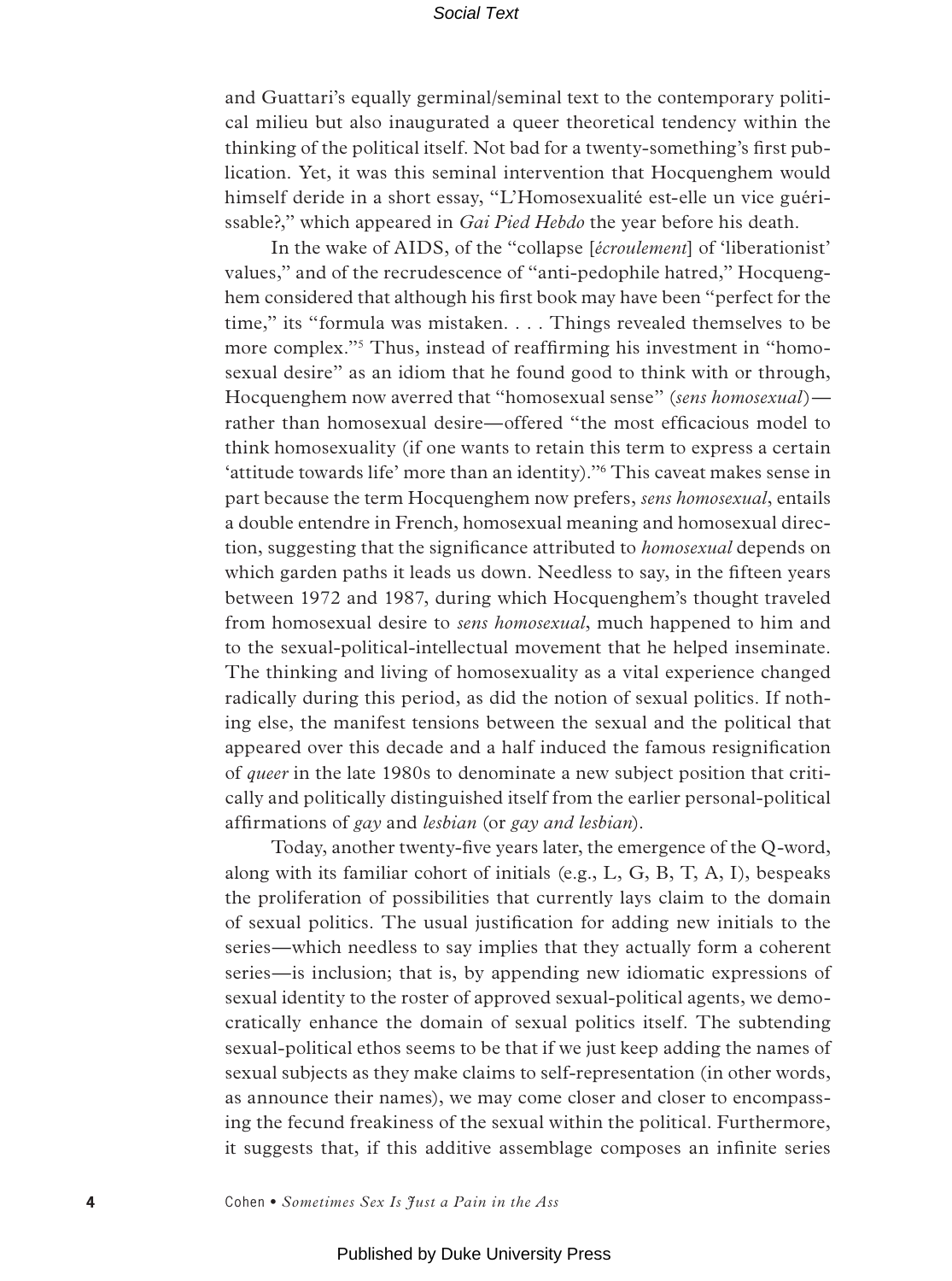(rather than what Hegel called a bad infinity), then perhaps one day it will orgasmically explode the confines of the political altogether. Nice work if you can get it.

However, beneath this tendency toward alphabetic promiscuity, might there lurk a paradox concealed within the very notion that sexual politics constitutes a coherent field mappable by a series of identities or their initials? What is sexual politics anyway, and what assumptions do we make about the meaning of each of these terms when we ask them to consort conceptually, if not to cohabit conjugally? Perhaps revisiting *Homosexual Desire* four decades after it first erupted from the ferment of post-'68 Paris might allow us to address these questions anew. For example, we might ask, does Hocquenghem's suspicion of sexual (de)nominations, along with his preference for conceiving a "certain 'attitude towards life'" rather than affirming an identity, trouble the political position of the sexual as well as the sexual positions of politics? Could his "sense" that, rather than taking its place in the political, homosexual desire must displace the political as it had been traditionally conceived help us realize (both recognize and actualize) the paradox of sexual politics? Must the sexual (whatever that is) become political (whatever that is) to make sense, let alone to make "homosexual sense"? Or might homosexual desire help us realize the limits of sexual politics and thereby make politics seem less desirable? After all, sometimes sex is just a pain the ass, so maybe we need to learn to fuck with these categories as well (pardon my French).

**•••**

Consider homosexual desire then. In his debut monograph, Hocquenghem espoused homosexual desire as a productive potential that opened up the body of politics and the politics of the body to pleasure: "Homosexual desire is in fact a desire for pleasure whatever the system and not merely inside or outside the system" (*HD*, 114). For Hocquenghem, homosexual desire for pleasure (though curiously not the pleasure of desire, which somehow he never considers) short-circuits the normative systematization of desire, in other words, its Oedipalization; hence it scrambles the Oedipal ambitions to bifurcate us as subject/object, active/passive, masculine/feminine, hetero/homo, etc. Instead, homosexual desire both returns desire to and returns to desire its originary, undifferentiated, unsystematic force. Thus, homosexual desire manifests "a descent towards the abyss of nonpersonalized and uncodified desire . . . [and t]his leads us to desire as the plugging in of organs subject to no rule or law" (HD, 95).<sup>7</sup> Homosexual desire, for Hocquenghem, bespeaks desire's abyssal promise to form a black hole of signification sucking all codings and personalizations within its event horizon. As a consequence, it defies rule and law as the limit conditions from which subjects—and subjectifications—emerge.

Cohen • *Sometimes Sex Is Just a Pain in the Ass Social Text 131* • June 2017 **5**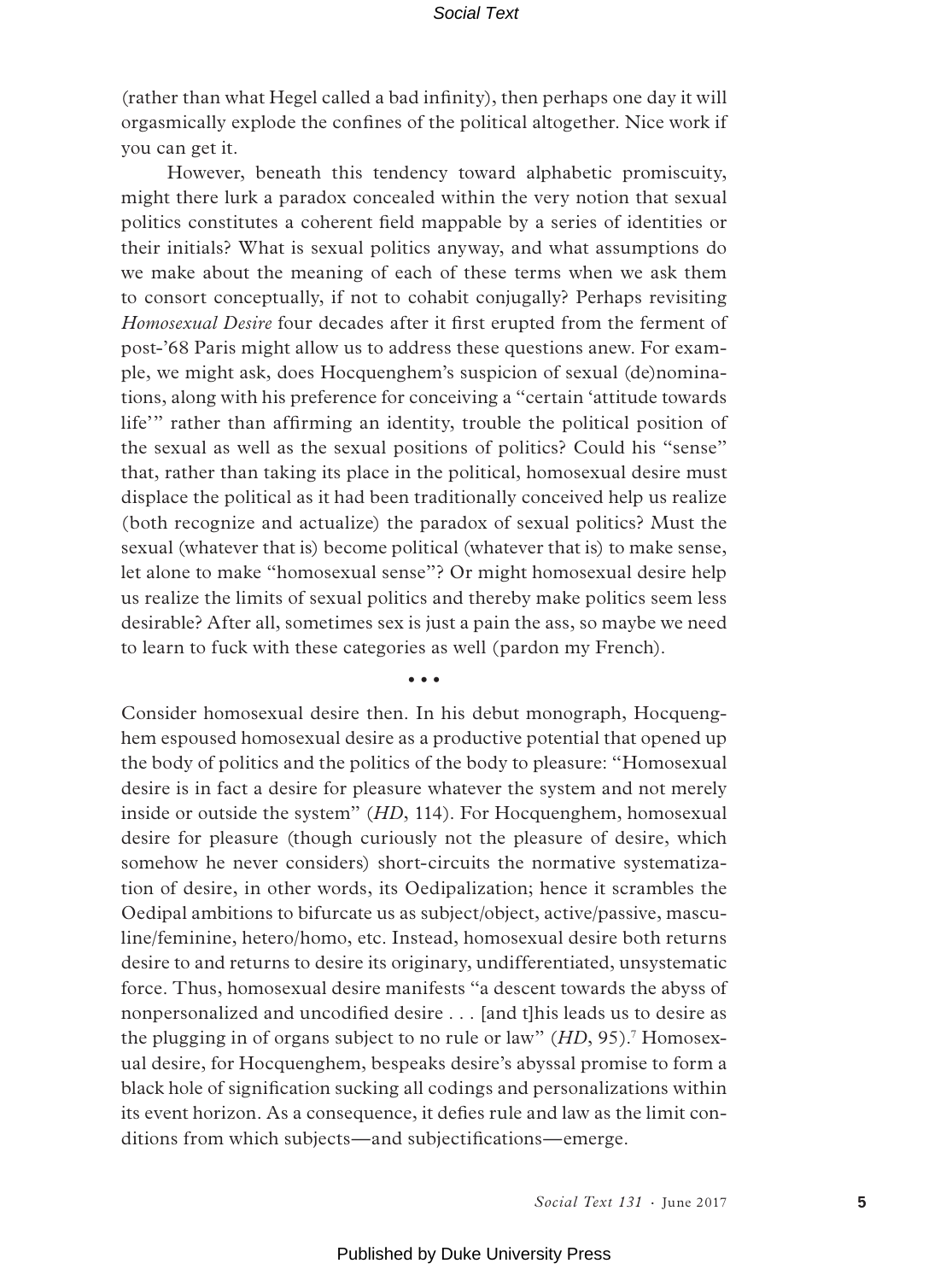However, but highly appropriately, the semantic valence of Hocquenghem's eponymous concept varies promiscuously in his book (is it the desire of homosexuals? the desire for homosexuals? the desire that makes homosexuals homosexual? a desire that troubles the hetero/homo binary? an originary pre-Oedipal mode of desire? a non-Oedipal and non-Oedipalizable mode of desire? etc.). As a consequence, we might consider that the book's underlying theoretical passion lies not only in its affirmation of such polyvalent desiring possibilities but also in its commitment to the belief that "there is no chance of a peaceful coexistence between the gay movement and the more traditional forms of politics" (*HD*, 145).8 Hocquenghem's notion that homosexual desire fucks with politics, with the games of "rule and law," introduces an intriguing conundrum: Does homosexual desire inevitably elude or preclude the domain that we call politics? Does politics exclude homosexual desire as a relation of and to pleasure? Of course, in the book's original post-'68 context *traditional forms of politics* primarily refers to revolutionary Marxist politics of the postwar French variety; nevertheless, Hocquenghem also sees this revolutionary modality as leaning on a more general political system that encompasses the basic form of representative democracy. Hence, Hocquenghem introduces the notion that an irreducible tension emerges between homosexual desire and traditional politics, which constitute two distinct modes of human relating that must always face each other with at least some degree of enmity.

On the face of things, Hocquenghem's crystal ball seems to have failed him here. Clearly in both the United States and France, as well as in a number of other nations (primarily those on the receiving end of capitalist appropriation), the gay movement and traditional forms of politics have learned to commingle from time to time—most recently within the Oedipalizing struggles for marriage equality (or in the somewhat more felicitous French idiom, *mariage pour tous*). Today, as even the US Supreme Court declares the existence of a right to marry, and following the French president's ratification of a law permitting marriage between men and between women, it would seem that homosexual desire and traditional forms of politics have ended up becoming very strange bedfellows indeed. Given that our contemporary situation seems to belie Hocquenghem's prognostications about traditional political forms and the gay movement, it might seem that we can only take up *Homosexual Desire* as a historical artifact that testifies to the esprit de corps and the joie de vivre of its young, impassioned author. But is this really the only way to read *Homosexual Desire* today? Has history really rendered Hocquenghem's early formulation as passé as he himself seemed to think it was by the end of his life? Or, if we think about homosexual desire in relation to Hocquenghem's hesitations about its place in traditional forms of politics, might this reveal some of the problems with assuming that sexual politics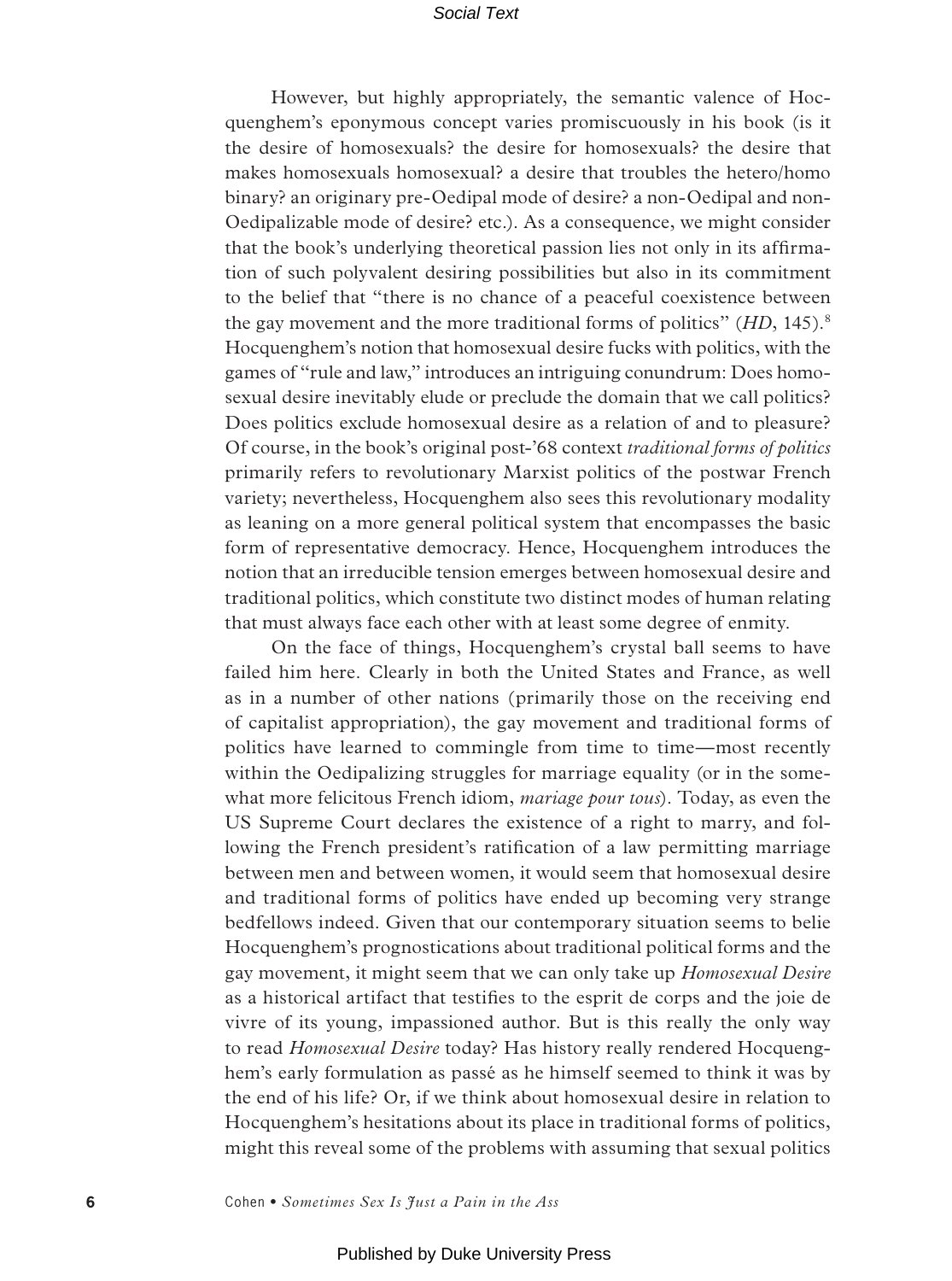provides the best way to incorporate, let alone proliferate, the desire for pleasure?

To approach these questions, let me begin at the end, or indeed, ass backward (which in light of Hocquenghem's famous celebration of anality probably provides a privileged point of entry anyway). The last sentences of *Homosexual Desire* read:

Homosexual desire is neither on the side of death nor on the side of life; it is the killer of civilized egos. Civilization is the assumption of sex or the repression of it, through the individual/society double-bind. . . . Grouped homosexual desire transcends the confrontation between the individual and society by which the molar ensures its domination over the molecular. It is the slope towards transexuality through the disappearance of objects and subjects, a slide towards the discovery that in matters of sex everything is simply communication. (*HD*, 150)

An enigmatic conclusion no doubt worthy of a sphinx, but what the fuck does it mean? By "matters of sex" does he mean fucking, or genital anatomy, or some other matter altogether? What kind of inclination would this slippery slope bespeak? And how does communication slide into it? Like a communion? Like a commune? Like a communicable disease? And is any of this ever simple? While pondering these question, I chanced to remember a *New York Times* article from 2013 that I had discussed not long ago with my undergraduates, titled "Generation LGBTQIA," which seemed to suggest something of an answer.9 The essay focused on gender activist students at American universities and prominently featured Stephen Ira, the trans son of movie stars Warren Beatty and Annette Bening, whose uploaded video on the website We Happy Trans went viral in 2012.<sup>10</sup> Somewhat surprisingly, the *NYT* article actually framed the LGBTQIA issue as a slide from homosexual desire to transexuality; however, it might not necessarily have been the slide that Hocquenghem imagined: "If the gay-rights movement today seems to revolve around same-sex marriage, this generation is seeking something more radical: an upending of gender roles beyond the binary of male/female. The core question isn't whom they love, but who they are—that is, identity as distinct from sexual orientation."11 Here the *NYT* depicts the ambitions of the trans generation as affirming identity (who they are) over desire (whom they love), an affirmation that in turn seems to distinguish sexual orientation from identity (which in the context of American sexual politics might be an even more radical notion than the *NYT* understands). Much as this characterization might represent the self-understanding of some self-nominated trans spokespeople, when a *NYT* article declared that ending the gender binary is more a radical aim than same-sex marriage, I got the feeling that we're not in Kansas anymore.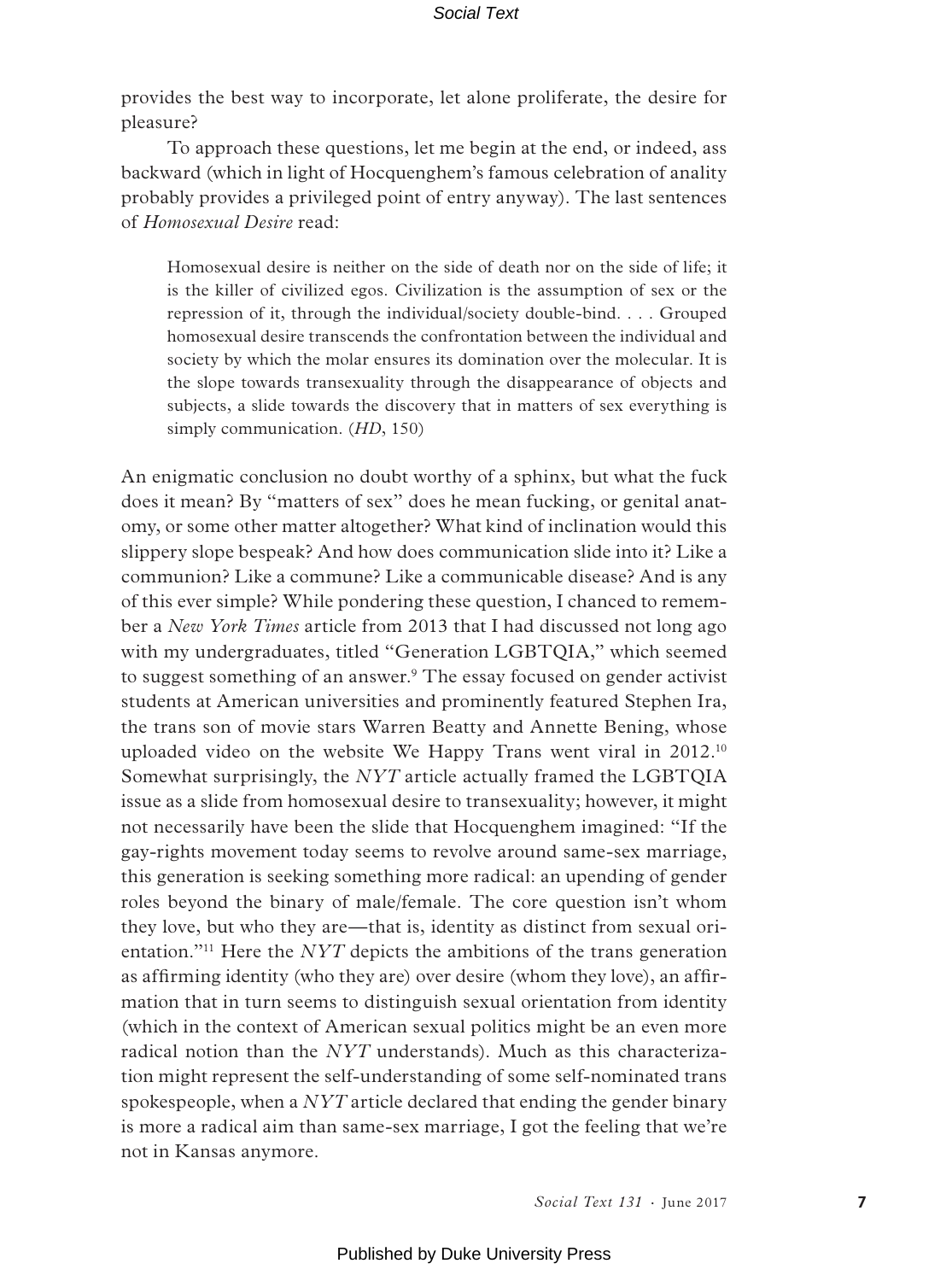The irony of this declaration's appearing in a featured story in the Fashion and Style section of America's newspaper of record (as the *NYT* used to promote itself) surely would not have been lost on Hocquenghem especially with the *NYT* freely editorializing on the relative radicality of the two styles. (Needless to say, contests about who is more radical inevitably threaten to resemble the old *Saturday Night Live* skit "Quien es mas macho?") Incontestably, "upending . . . gender roles beyond the binary of male/female" constitutes a radical proposition—in the etymological sense of *root*—but we might ask if it is actually a political one, especially in the identitarian terms that the *NYT* portrays it. Conversely, the now apparently less radical gay-rights movement didn't start out in pursuit of gay marriage, as Hocquenghem's early manifesto illustrates, but seemingly that is where it now finds itself in part as a result of its own political ambitions. It appears that the nexus of sex and politics has become even more entangled than Hocquenghem foresaw in 1972. Today the identity form prescribed by American personal and political affirmation inevitably seems to inform the terms within which sexual and gender radicals both represent themselves and are represented. Yet the *NYT*'s pitting of the identity claims of these young (and often economically privileged, we might note) transgender activists against forms of homosexual desire, however Oedipalized they have become, once again underscores the problem that Hocquenghem first raised four decades ago. Thus, rereading Hocquenghem's 1972 conclusion in light of the fact that even four years ago (exactly forty years after *Homosexual Desire* first appeared) the *NYT* seemed comfortable affirming the radicality of transgender identity claims over and against the putatively political claims of the gay-rights movement today (albeit in the Fashion and Style section) makes a new kind of homosexual sense.

So what might this sense of the supposed generational tension between radical gender identity and (apparently) less radical gay rights suggest about the paradox of sexual politics anyway? To answer this question, I want to detour briefly through the thinking of another post-'68 militant, Michel Foucault. In his first course at the Collège de France (1970–71) titled La Volonté de Savoir (The Will to Knowledge), Foucault offers us a genealogy of how politics emerges as a decisive technology of the truth that seems to foreclose in advance the very indecisiveness, or undecidability, "subject to no rule or law," that Hocquenghem ascribes to homosexual desire. For if, as Foucault indicates, truth comes to define itself in opposition to—and as the exclusion of—nontruth, and if politics comes to predicate its decisions on such truthful discourse, then it seems that homosexual desire, construed as that which fucks with the law of non-

**•••**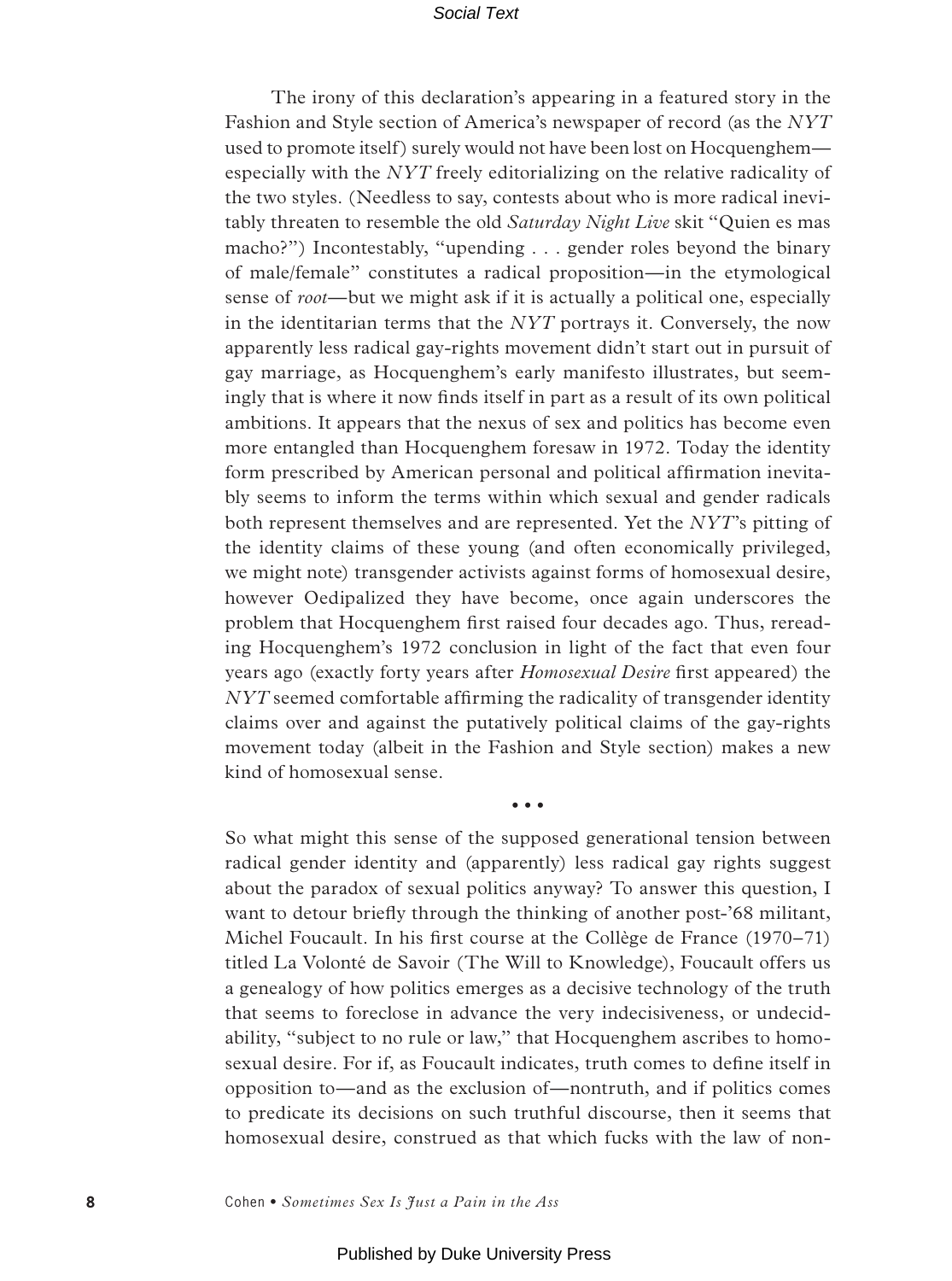contradiction and with binary oppositions more generally, might have a hard time representing itself in political terms without experiencing some serious self-mutilation (which some no doubt will also experience as pleasurable and/or desirable).

In his lectures, Foucault offers a complex analysis of how the nexus of politics and truth first realizes itself in the passage from archaic Greece to classical Athens.12 Eschewing the associations between politics, philosophy, and writing that frequently characterize Western reflections about the "Greek miracle"—including or especially Derrida's—Foucault instead traces the development of Greek truth practices in relation to a range of technological transformations: metallurgical, military, monetary, medical, religious, and juridical. In particular, he focuses on how, during the period between the seventh and the fifth centuries BCE, the primary locus of truth shifts from the ordeal/event (*verité-défi*, *verité-ordalique*) to knowledge (*verité-savoir*).13 In archaic Greece, Foucault argues, truth seekers beheld the truth as the result of a decisive clash between competing claimants: "The responsibility for deciding—not who spoke the truth, but who was right—was entrusted to the fight, the challenge, the risk each one would run."14 A few centuries later in classical Greece, however, truth begins to appear instead as a regulatory principle emerging within a process of judgment that links it to justice (*dike*).15 This incorporation of truth within the exercise of the law and hence within politics transforms the way truth operates and hence alters what it is: "The uncovering [*dévoilement*] of the truth and the exercise of sovereignty are interdependent [*solidaire*] and interdependently [*solidairement*] substitute for the designation of an antagonist and the risk he voluntarily accepts."16

As a result of this substitution, truth enters into political decision making as persuasive form of adjudication that introduces both "rational forms of proof and demonstration" and "an art of convincing people of the truth of what is said, of winning victory for the truth or, what is more, by means of the truth."17 This concatenation of changes links politics and truth internally: "In Greece, there was then, a sort of revolution that, through a series of political struggles and contestations, resulted in the elaboration of a specific form of judicial, juridical discovery of truth. The latter constituted the mold, the model on the basis of which a series of other knowledges—philosophical, rhetorical, and empirical—were able to develop and to characterize Greek thought."18 The coimplication and codevelopment of Greek politics and philosophy rest on a transmutation of the value of truth (as Nietzsche might say) in relation to the means of its determination. Politics and philosophy, then, lean on a truth practice that emerges during the transition from archaic to classical forms of governance in Greece and that still, according to Foucault, informs the meaning of the truth that we inherit: "The transformation of the fulgura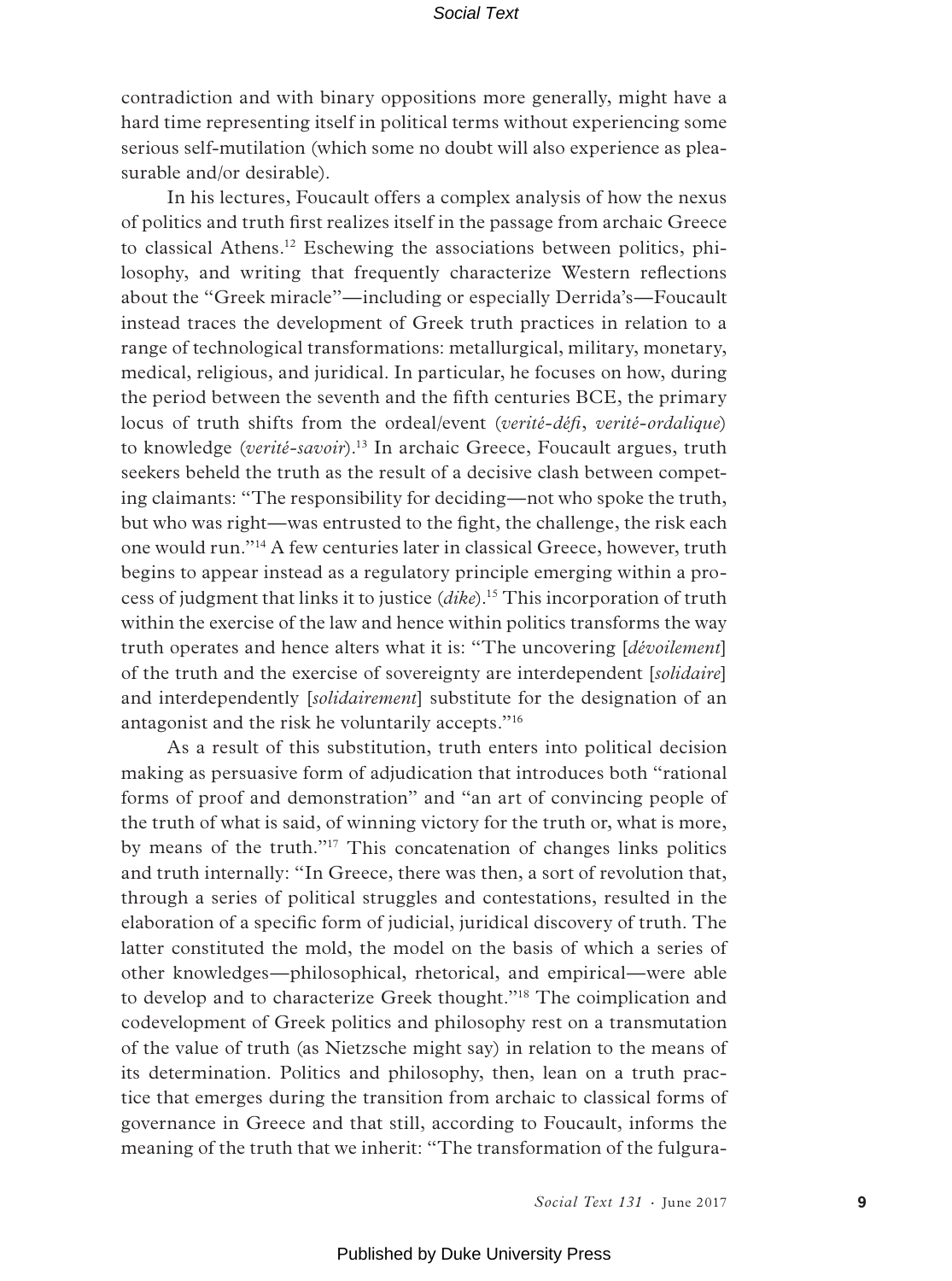tion of the event into a certified fact [*fait constaté*], and access to the truth given only to someone who respects the *nomos*, these are the two great historical constraints that have been imposed since ancient Greece on the true discourse of Occidental societies."19 To appreciate such geopolitical specificity, it helps to remember that truth has not existed universally, a "fact" that Francois Jullien confirms in his comparative studies of ancient Chinese and Greek thinking. Unlike Chinese thought of the same period, where the importance of wisdom, rather than truth, entailed recognizing "the unity and complementarity of opposites," in classical Greece the invention of truth (predicated on the law of noncontradiction) created a "rational" basis for the collective decision making that philosophy seeks to elucidate. Jullien identifies this decisive logic as underwriting the triumph of European reason and emphasizes that the success of Western truth practices results from the privileging of identity and noncontradiction over complementary contraries—a privilege that makes politics make sense.20 Prioritizing the stable and clear-cut over the variable and indistinct, politics (conceived as a technology of truth) avows that only determinate distinction offers a firm enough ground upon which to make decisions concerning how those who inhabit the shared life-world of the polis can live together. Such convivial decisions define the process that we have come to call—following the Greek *etymon*—politics.

The political way of truth, then, decides *deciding*, and as its etymology (from the Latin *de* + *caedere*: to cut, slice, sever, hew, kill) implies, such deciding always entails violence: decisions cleave the virtual from—and to—the actual (to mime Deleuze's idiom miming Henri Bergson's). They divide the domain of possibilities and thereby define what becomes inscribed within the real as true.<sup>21</sup> But if truth is not decision's only possible face, how does truth become the way of deciding the experiment of life and thereby transforming it into experience? In Foucault's account, truth comes to govern experience in classical Greece—and thus Greece becomes the "fictive place where power founds itself on a truth that is only accessible under the guarantee of purity"22—because truth begins to operate there as a way of purifying the "dangerously mixed": "The truth separates. . . . The truth is that which permits exclusion; to separate that which is dangerously mixed; to distribute as necessary interior and exterior; to trace the limits of that which is pure and impure."23 In classical Greece, Foucault argues, "the demonstration of truth becomes a political task," insofar as the *Nomos* separates itself from the *Thesmos*, that is, insofar as ordering by law disambiguates itself from ordering by custom or tradition.<sup>24</sup> Experience thus becomes the way (living) being gives itself to being thought (as living) by creating games of truth. Insofar as it emerges by way of truth games, experience decides how life is lived both individually and collectively—that is, it excludes some possibilities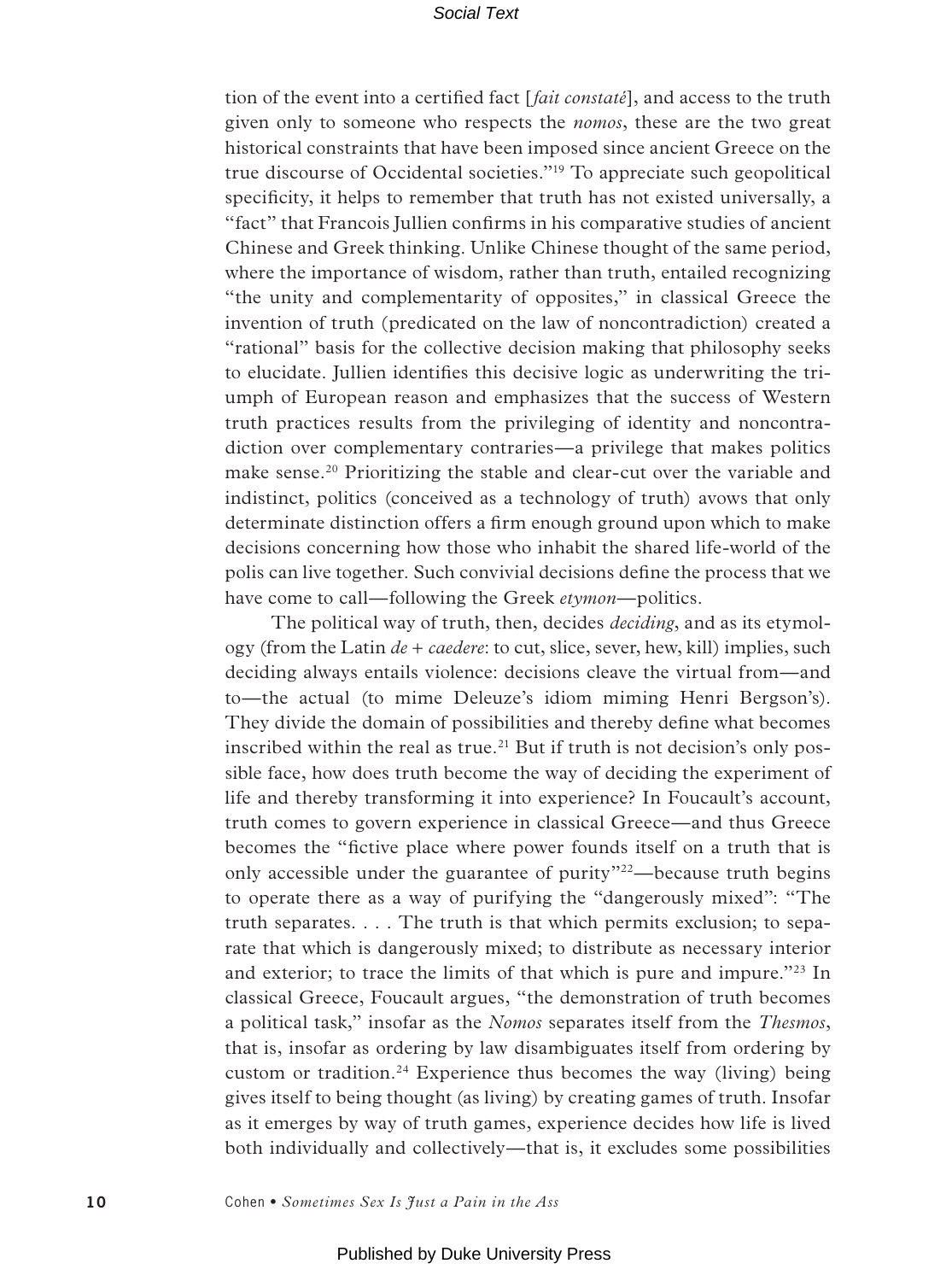as unplayable or unlivable (and therefore makes them such). Moreover, the Greeks invest in truth's decisiveness in order to govern the processes through which the convivial form of life that we call politics takes place (and thereby actually becomes the polis). However, do games of truth constitute the only way of living—or playing—together? And conversely, if do we not invest in such truth games, or if we alter the stakes we wager on them, could other forms of conviviality emerge?25

**•••**

Returning now to Hocquenghem's affirmation in *Homosexual Desire* that "there is no chance of a peaceful coexistence between the gay movement and the more traditional forms of politics" (*HD*, 145) in light of Foucault's political genealogy, we might read into it a new homosexual sense. Perhaps rather than a statement of fact, we can read Hocquenghem's declaration as an admonition, or as a warning, that we *should not* seek "a peaceful coexistence between the gay movement and the more traditional forms of politics." Perhaps it helps us understand that politics inevitably demands homosexual desire bifurcate itself in a noncontradictory way in order to represent itself truthfully. But if so, then what happens to the "desire for pleasure whatever the system and not merely inside or outside the system" (*HD*, 114)? To "desire as the plugging in of organs subject to no rule or law" (*HD*, 95)? Can homosexual desire constitute the basis for a politics, or might homosexual desire ask us instead to consider the paradox that something like sexual politics must incorporate in order to count as a "true politics" in the first place? These questions lead us back to Foucault's famous considerations in volume 1 of *The History of Sexuality*, where he attempts to elucidate how sex comes to be constituted as desirable in the first place, how this "fictitious unity," this "ideal point," this "idea," produced internal to the discourses of sexuality comes to seem more important than "our soul, more important than our life" (an especially poignant insight in retrospect given that Foucault will die of AIDS less than ten years later).26 If, as Foucault avers at the end of the first lecture of *The Birth of Biopolitics*, sexuality is real but does not exist, if "the coupling of a set of practices and a regime of truth forms an apparatus [*dispositif*] of knowledge-power that effectively marks out in reality that which does not exist and legitimately submits it to the division between true and false,"<sup>27</sup> then we can better understand why Hocquenghem admonishes us to avoid pacifying the intrinsic enmity between an irreducibly polyvalent homosexual desire and the binary imperatives of traditional politics predicated on the division between true and false.

Following Hocquenghem's affirmation of homosexual desire as that which runs athwart all the bifurcating impulses of rule and law; as that which desires pleasure as a productive possibility beyond any decisions

Cohen • *Sometimes Sex Is Just a Pain in the Ass Social Text 131* • June 2017 **11**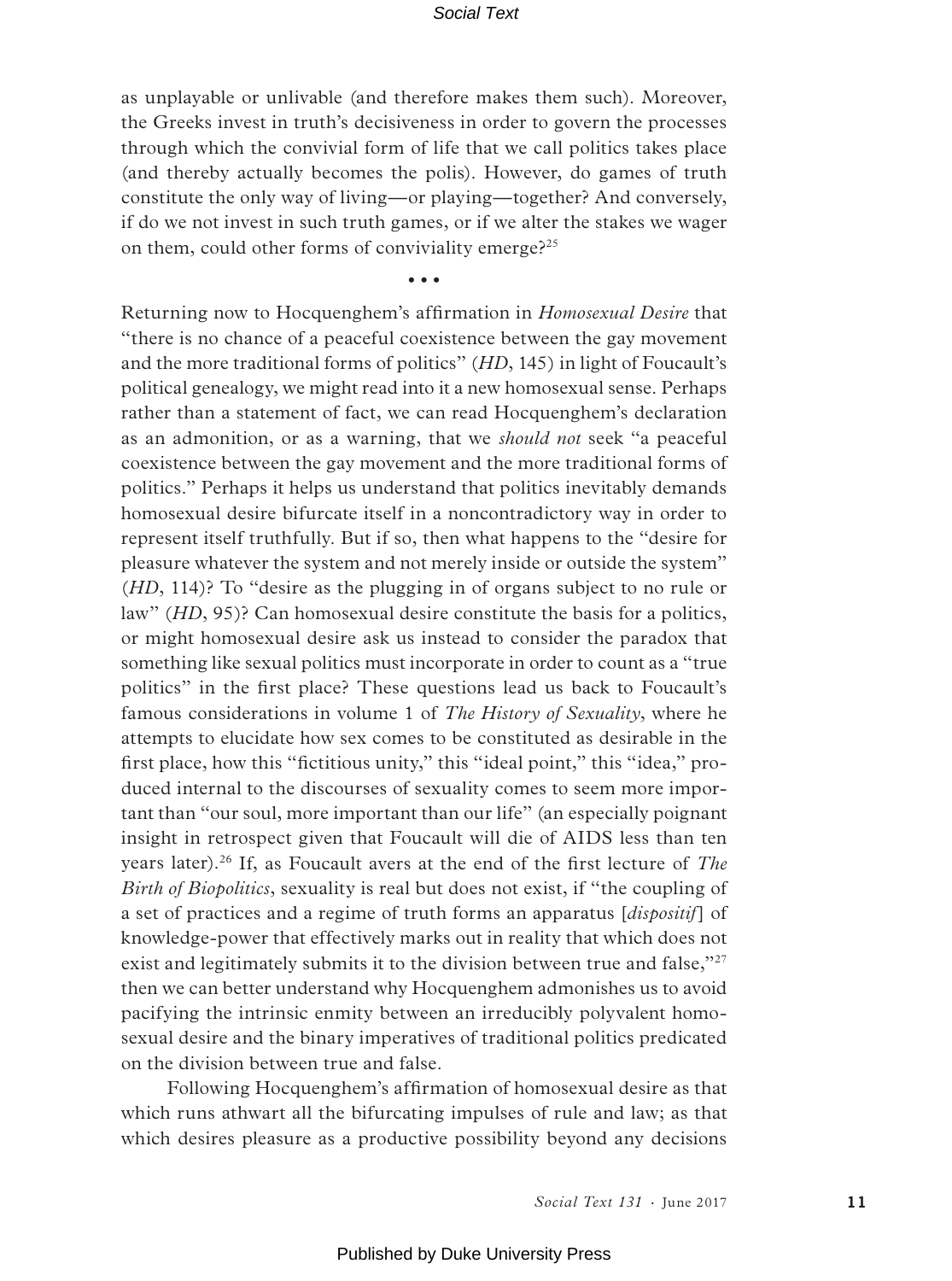that distinguish a one and an other, an individual and a society, a subject and an object; as that which provokes the non-Oedipalizing processes of what Deleuze and Guattari in *Anti-Oedipus* called desiring production;<sup>28</sup> we might consider that when homosexual desire and politics enter into the peace treaty called sexual politics they inevitably submit these domains of desiring pleasure to the bifurcations of the truth. Sexual politics necessarily seeks to make desire conform to the rules and laws insofar as politics is defined as a truthful way of deciding. It entails submitting nonpersonalized and uncodified desire to codification and personalization, which in the United States at least means through the identity form. This subjection of that which Hocquenghem defined as "subject to no rule or law" may in part explain why sexual politics in the United States and France, among other countries, has resulted in the apparently not quite so radical investment in *mariage pour tous* (rather than something like *mariage pour personne*, "marriage for no one," that is, the end of marriage once and for all). In other words, the right to marriage does not represent what homosexual desire *desires* but, rather, reflects what politics does to desire more generally. It makes desire decide, even if that means to decide to "take this person to be your lawfully wedded spouse by the power invested in me by the state," and so forth.

However, what Hocquenghem suggested to us more than forty years ago is that perhaps desire is not something that we should submit to politics, and especially not to political decisions. Perhaps desire opens up other ways of choosing that are not predicated on the opposition true/ false and are not governed by the law of noncontradiction. Perhaps when we subject homosexual desire to the truth games that govern politics, we cut off some of what makes desire pleasurable or at least of what makes us desire pleasure in the first place. In this sense, perhaps, the paradox of sexual politics indicates that Hocquenghem was actually correct when he claimed "there is no chance of a peaceful coexistence between the gay movement and the more traditional forms of politics." Or, maybe he was saying that there *should be* no chance? Instead, perhaps what we are witnessing today is a result of the capitulation of homosexual desire to politics and its concomitant self-mutilation. Indeed, perhaps what rereading Hocquenghem's *Homosexual Desire* now offers to us is the possibility of realizing that we may not always want to desire to become political, that politics may not represent the most pleasurable mode of organizing conviviality, and that the paradox of sexual politics might actually prevent us from desiring the pleasure that it purports to help us achieve. And wouldn't that be a pain in the ass?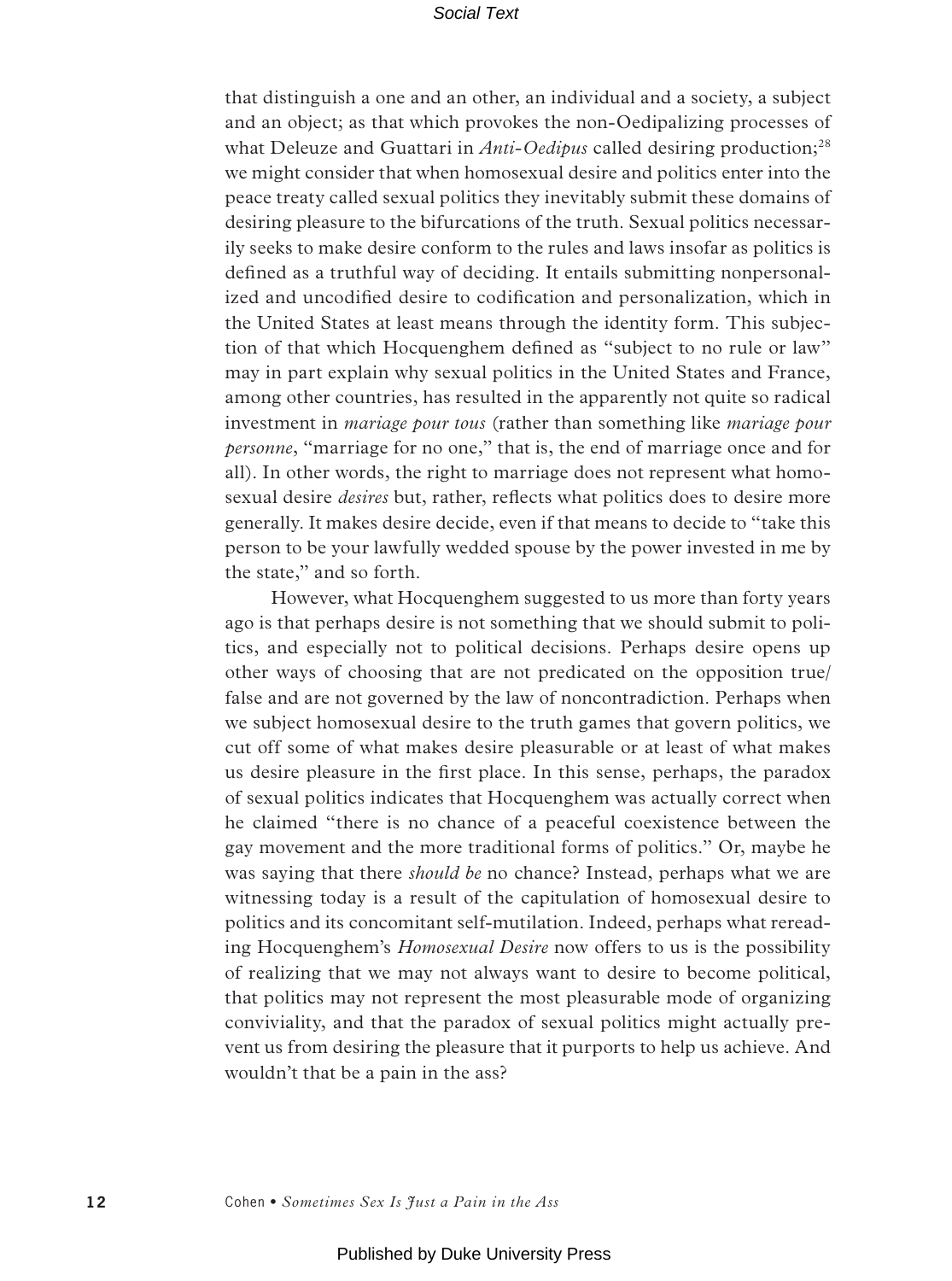## **Notes**

1. Puar, *Terrorist Assemblages*.

2. Hocquenghem, *Homosexual Desire*, 145; hereafter cited in text as *HD*.

3. Very little critical work on Hocquenghem exists. The notable exceptions are Marshall, *Guy Hocquenghem*; Haas, "Death of an Angel"; and Haas, "Guy Hocquenghem's Critique of Radical Leftism."

4. Quoted in Haas, "Death of an Angel," 282.

5. Hocquenghem, "L'Homosexualité est-elle un vice guérissable?," 64.

6. Ibid.

7. We might notice here that in 1972 Hocquenghem's position also shortcircuits the tension between pleasure and desire that famously distinguished Foucault and Deleuze. On Foucault's theoretical hesitations about desire and preference for pleasure see, for example, "Sex, Power, and the Politics of Identity," where Foucault avers: "We have to create new pleasure. The desire may follow" (384). On Deleuze's theoretical hesitations about "pleasure" and preferences for desire, see Deleuze, "Desire and Pleasure."

8. The whole quote appears as a gloss on a quote from Huey Newton concerning the homosexual's revolutionary potential:

There is no innocent association between these two words [*homosexual*, *revolutionary*], no chance of a peaceful coexistence between the gay movement and the more traditional forms of politics. The political system operates on the relation between signifier and signified, on the pyramidal relation between representative and masses. The gay movement questions the signified "masses," first of all by showing that the separate division of these masses is itself the product of "civilized ideology." (*HD*, 145)

9. Schulman, "Generation LGBTQIA."

10. Jen, "Seven Questions—Stephen," *WeHappyTrans*, 29 March 2012, wehappy trans.com/qa/7-questions-stephen/.

11. Schulman, "Generation LGBTQIA."

12. Foucault, *Leçons sur La Volonté de Savoir*, 97–190. These lectures followed his inaugural lecture "L'Ordre du Discours" (translated as "Discourse on Language"). In a series of lectures that he gave in Brazil two years later in 1973, Foucault recapitulates some of the material he presented in the 1970–71 lectures, explaining to his listeners:

The hypothesis I would like to put forward is that there are two histories of truth. The first is a kind of internal history, the history of a truth that rectifies itself in terms of its own principles of regulation: it's the history of truth as it is constructed in or on the basis of the history of the sciences. On the other hand, it seems to me that there are in society (or at least in our societies) other places where truth is defined—games through which once sees certain forms of subjectivity, certain domains, certain types of knowledge come into being—and that consequently, one can on that basis construct an external, exterior history of truth. (Foucault, "Truth and Juridical Forms," 4)

13. Foucault, *Leçons sur La Volonté de Savoir*, 103. Foucault returns to this topic in *Psychiatric Power*, 235–39. Here he juxtaposes the two modes of veridiction as "truth-thunderbolt" and "truth-sky."

14. Foucault, "Truth and Juridical Forms," 55.

15. Foucault specifies four significant differences between archaic and classic Greek truth practices: 1. Imprecation/contestation; 2. Challenge between two parties/ introduction of a third non-implicated party; 3. Division between two parties/division

Cohen • *Sometimes Sex Is Just a Pain in the Ass Social Text 131* • June 2017 **13**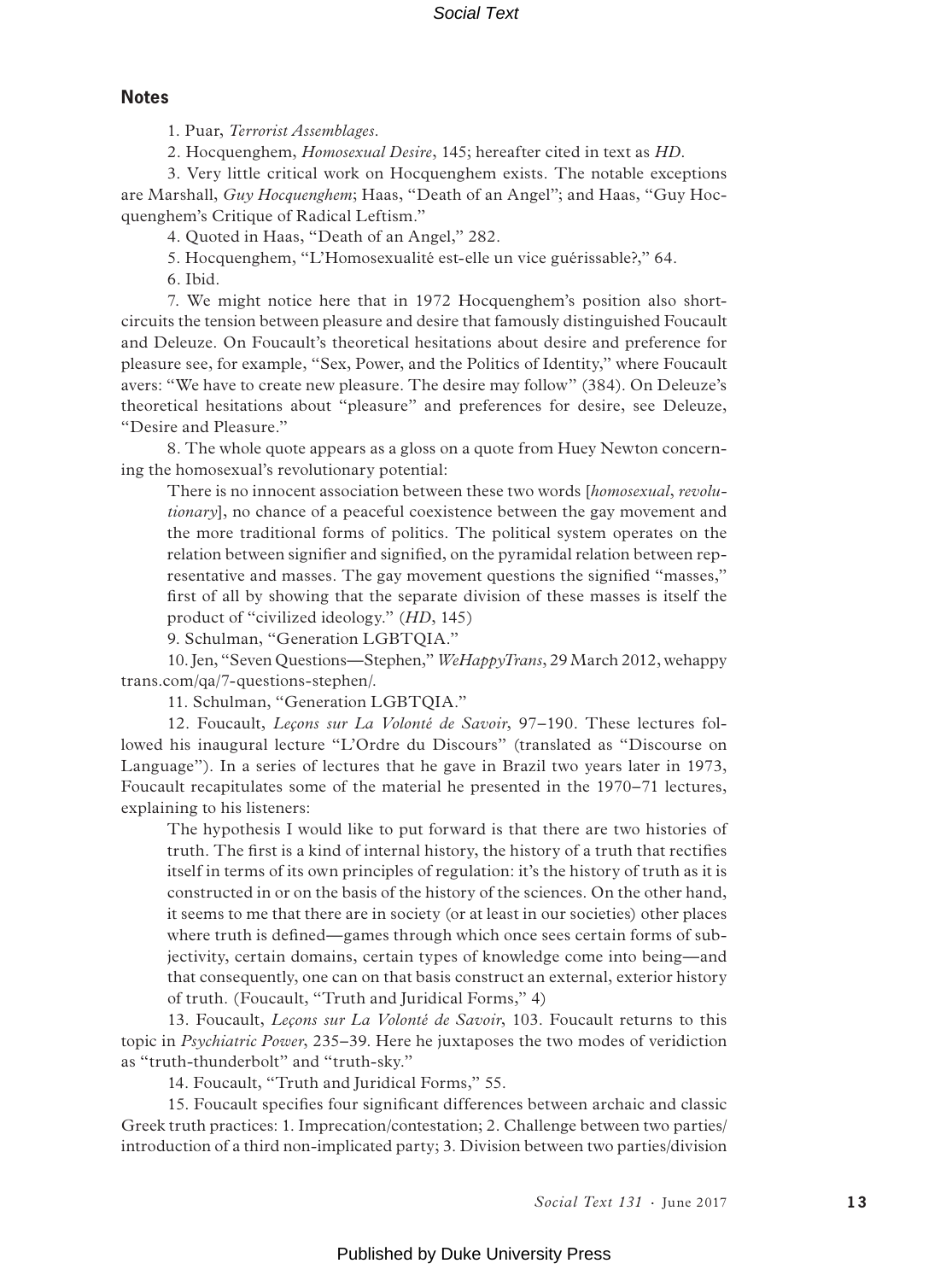within the law; 4. Create a decision/decided by a Judge" (ibid., 75). In "Plato's Doctrine of the Truth," Martin Heidegger also locates the emergence of truth as a governing and regulatory precept during this epoch, specifically in the seventh book of Plato's *Republic*; however, despite the fact that the *Republic*, whose original title is *Peri Dike* (*On Justice*), constitutes one of the ur-texts of Western political philosophy, Heidegger does not pursue the link between politics, justice, and truth that Foucault underscores.

16. Foucault, *Leçons sur La Volonté de Savoir*, 104.

17. Foucault, "Truth and Juridical Forms," 33–34.

18. Ibid., 34.

19. Foucault, *Leçons sur La Volonté de Savoir*, 189.

20. Jullien, "Did Philosophers Have to Become Fixated on the Truth?," 805.

21. In ancient Greece, decision also became a central element of Greek tragedy and Greek philosophy. See Snell, *Discovery of the Mind*, 106, 182.

22. Foucault, *Leçons sur La Volonté de Savoir*, 186.

23. Ibid., 180.

24. Ibid., 177.

25. Foucault's formulation resonates with the analysis in Jean-Pierre Vernant's *Myth and Thought*, where Vernant claims that Greek rationality excludes the ambiguity and ambivalence inherent in earlier mythic epistemologies that based themselves on an "implicit assimilation of physical phenomena with divine agents" and "the ancient image of the union of opposites" (380). As a result, a new "mode of intelligibility" appears so that "the social order, now conceived as purely human, could be elaborated rationally" (388). Thus, Vernant concludes, "Greek reason is the type of reason that makes it possible to act in a positive, deliberative, and methodical manner upon men. . . . In its limitations, as well as in the innovations it brought about, it was truly the product of the City" (397). We might add that in the city—that is, in the polis truth made such decisive actions political. Concomitantly, as Vernant goes on to argue, the truth of politics made philosophy possible: "The rules of the political game open discussion, contentious debate, the confrontation of opposing arguments become the rules of the intellectual game. . . . A new notion of truth takes shape and is affirmed: open truth, accessible to all, and justified by its own demonstrative force" (405). Like Foucault, Vernant affirms the play between Greek politics and philosophy as revealing a congruence derived from "games"—intellectual and political predicated on a "new notion of the truth."

26. Foucault, *History of Sexuality*, 154–56.

- 27. Foucault, *Birth of Biopolitics*, 19.
- 28. Delueze and Guattari, *Anti-Oedipus*.

## **References**

- Deleuze, Gilles. 1997. "Desire and Pleasure." In *Foucault and His Interlocutors*, edited by Arnold Davidson, 183–92. Chicago: University of Chicago Press.
- Deleuze, Gilles, and Felix Guattari. 1983. *Anti-Oedipus: Capitalism and Schitzophrenia*. Translated by Robert Hurley, Mark Seem, and Helen Lane. Minneapolis: University of Minnesota Press.
- Foucault, Michel. 1972. "Discourse on Language." In *The Archaeology of Knowledge and the Discourse on Language*, translated by A. M. Sheridan Smith, 215–37. New York: Pantheon.